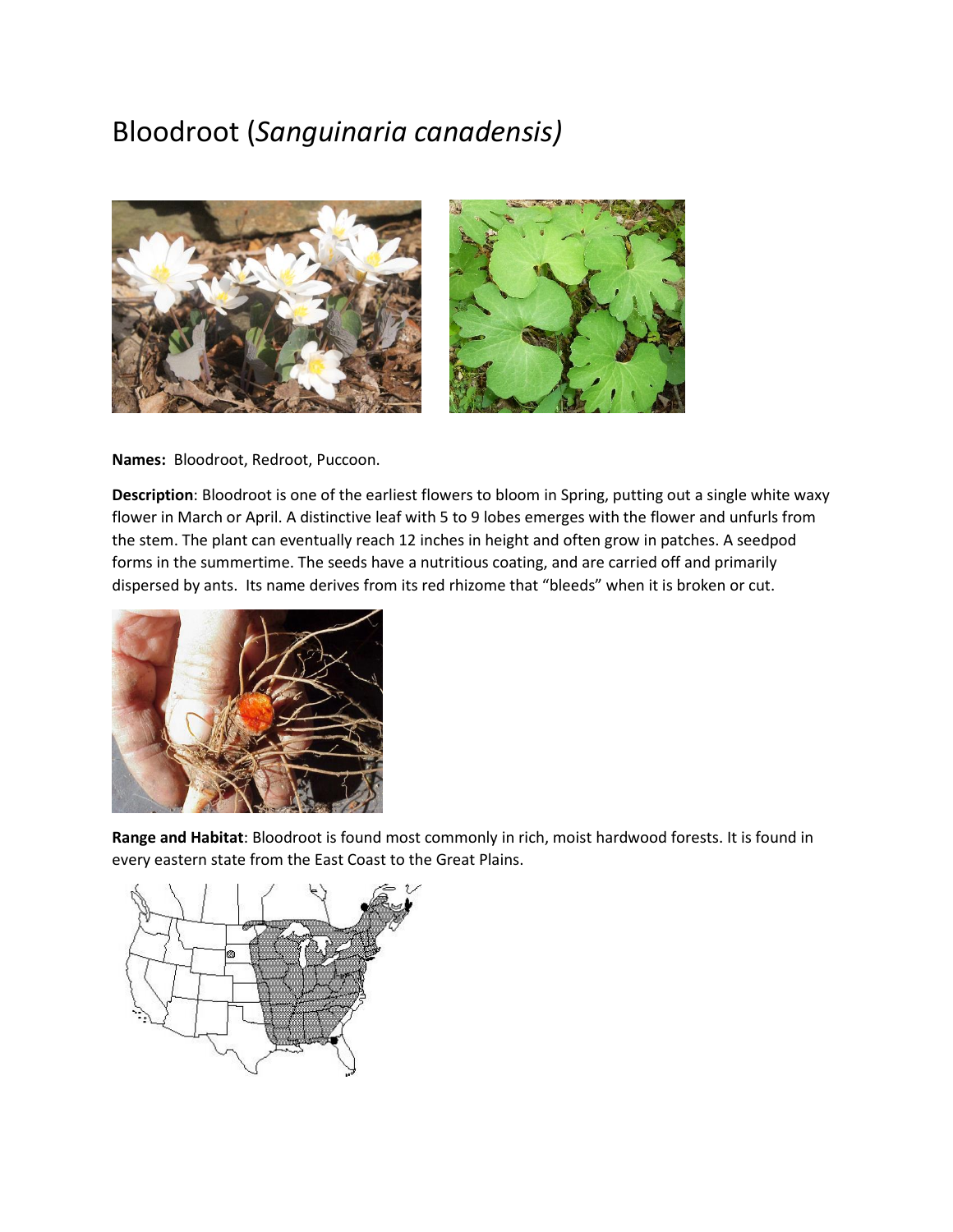**Uses:** Bloodroot should never be used without consulting a physician or herbalist as it can be toxic even in small doses. It has anti-bacterial and anti-inflammatory properties. It has been used topically and internally to treat bacterial infections, respiratory ailments, ulcers, skin conditions, and cancers, especially skin cancer. Bloodroot was an anti-plaque and anti-gingivitis ingredient in toothpastes and mouthwashes but it has been found to cause precancerous lesions in some users. In the early 2000s demand rose briefly when it was used as an appetite-stimulating additive in animal feed, but more recently other sources of the medicinal compound sanguinarine have been substituted. In addition to medicine, bloodroot has long been used a pesticide, and as a source of red dye used in traditional Native American baskets and textiles.

## **Average Price Paid to Harvesters in 2014** Dry: \$12.07 Wet: \$2.38

**Trade Volume:** Bloodroot is one of the "big three," of eastern woodland medicinal plants. In our survey, 27 percent of all buyers surveyed and 75 percent of ginseng buyers purchasing other products reported buying bloodroot, making it the second most popular species after goldenseal. It's relatively small root might be the reason it only accounted for 3 percent of total volume. The bloodroot market has fluctuated a great deal over the last few decades. The American Herbal Products Association recorded annual totals from a high of 48,000 pounds in 2000 to a low of less than 4,000 pounds in 2009. One reason for this fall in demand was the substitution of another species for an animal food additive. Recently we have seen bloodroot demand rising again, possibly due to its use in new cancer treatments. We are still working on our estimates for total output, but buyers who bought bloodroot in both survey years reported buying 20 percent more bloodroot in 2014 than they did in 2013.

### **Trade Distribution**:

Bloodroot was bought more widely across our study area than most other species, but most bloodroot was harvested in central Appalachia, especially southern West Virginia, Eastern Kentucky and Southern Ohio.